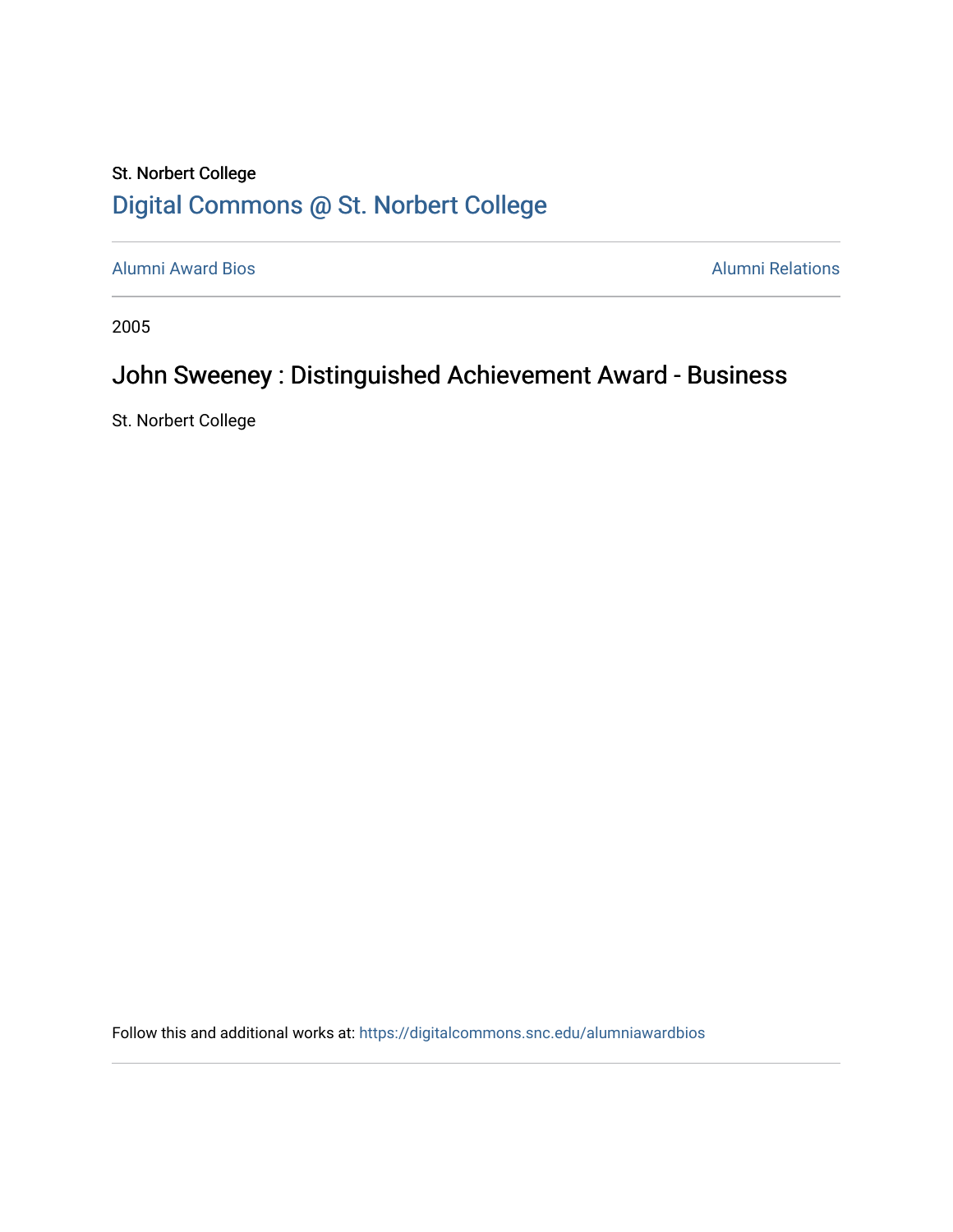

[Alumni](https://www.snc.edu/alumni/) [Alumni Awards](https://www.snc.edu/alumni/awards/) 2005 Distinguished Achievement Award - Business A

## [Alumni](https://www.snc.edu/alumni/index.html)

[Events & Reunions](https://www.snc.edu/alumni/event/index.html) [Behind the Arch](https://www.snc.edu/alumni/event/behindthearch/) [Benefits and Services](https://www.snc.edu/alumni/benefits.html) [Get Involved](https://www.snc.edu/alumni/getinvolved.html) [Give to SNC](http://giving.snc.edu/) [Alumni Awards](https://www.snc.edu/alumni/awards/index.html) [Past Recipients](https://www.snc.edu/alumni/awards/recipients.html) [Knight Lights](https://www.snc.edu/alumni/knightlights/index.html) [Alumni-Owned](https://www.snc.edu/alumni/directory/index.html) [Businesses Network](https://www.snc.edu/alumni/directory/index.html) [Alumni Board](https://www.snc.edu/alumni/alumniboard.html) [Student Alumni](https://www.snc.edu/alumni/saa.html) [Ambassadors](https://www.snc.edu/alumni/saa.html) [Staff](https://www.snc.edu/alumni/contactus.html)

## 2005 Distinguished Achievement Award - Business John Sweeney '88

Most of us worry that our children will finish college and, instead of getting a "real" job, will join a garage band or try Hollywood before coming to their senses and settling down to a more "normal" career in teaching, business, etc. On the flip side of this all-too-familiar scenario is John Sweeney's story. After graduating from St. Norbert College in 1988, John built a very successful career in corporate real estate. Then, suddenly – as it must have appeared to his friends, colleagues and family – he left it all in 1993 to pursue a full-time career as an actor and improviser.

Now a successful improv actor and comedic writer, John has developed another business – that of making people laugh, motivating people in the business world to think and act more creatively, and to develop more innovative leaders, teams and work environments.

In 1997, John and his wife, Jenni, purchased the Brave New Workshop Comedy Theatre (BNW), founded in 1958 by Dudley Riggs, and the oldest satirical comedy theatre in America. Since then, BNW has become a multi-million dollar company and grown from five to 45 employees. John and Jenni also created the Brave New Institute, an improvisational training center that currently teaches over 280 students. John copyrighted the show creation process that BNW used, refined the role of improvisation in idea generation and developed an entire corporate training curriculum based on the principles and philosophies of improvisational theatre.

As a result, BNW's corporate training has grown ten-fold over the last four years, teaching clients as varied as Cargill, Disney Cruise Lines, General Mills, Hewlett Packard, Mayo Clinic, Minnesota Timberwolves, PricewaterhouseCoopers, Texas Instruments, 3M and Wells Fargo, as well as numerous colleges and universities.

John himself has performed over 1500 live shows for BNW and Second City Communications in Chicago; more than 500 corporate shows, which included over 50 performances for Fortune 100 companies; and he has created and produced over 300 training workshops for organizations around the globe – all while serving as executive producer for BNW Theatre productions in the Twin Cities, directing many performances at BNW's venues and leading the corporate services division.